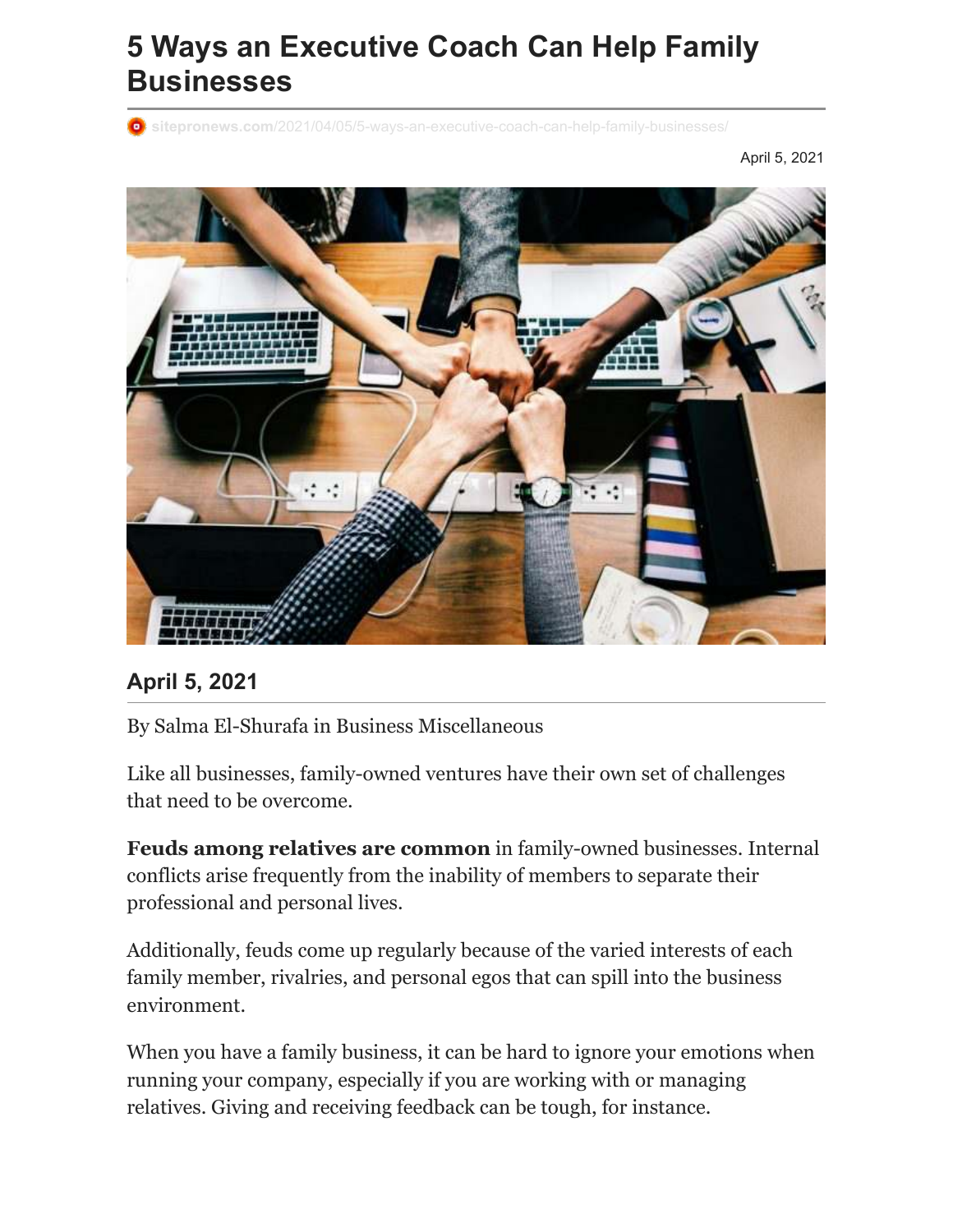Being a leader can also be more difficult in shoestring operations. If you let your emotions interfere with your business, you might appear weak to observers. Your feelings can also affect your ability to make sound decisions.

However, showing a lack of sensitivity to your family/workers can also cause problems at home if you are not careful.

Lastly, **nepotism** is also a common problem in family-run businesses. Hiring, promoting, and giving relatives a higher salary and more perks can cause several issues in your workplace.

Getting Help with Running Your Family Business

These issues, and more, can reduce the lifespan of any family business. However, you can avoid and manage these challenges by working with an executive coach.

[A business coach](https://pathwayproject.ae/services/) can help you create and implement strategies that can keep your business going for years.

A qualified executive coach can work with you to achieve all your goals for your business. Additionally, you can also get help with realizing your personal aspirations, including becoming a better leader for your employees.

Below are the five specific ways an executive coach can help you manage an efficient, successful family business:

#### **1. Create realistic plans for growth and expansion**

Achieving stability and growth is a problem that many family-managed businesses struggle with. Enhancing brand awareness and expanding your customer base can prove to be an enormous problem.

With a small, limited team, your company may not be able to create, implement, and get the most from a well-thought-out marketing campaign. When you are unable to let people know about your business, you may soon operate at a loss.

Since you cannot **get new customers and may even have difficulty keeping old ones**, you won't be able to work on any expansion plans.

A business coach can **help you look for and improve the weaknesses in your operations, including your marketing campaigns**. Moreover, they can assist you in creating a strategy that can get your company's name out there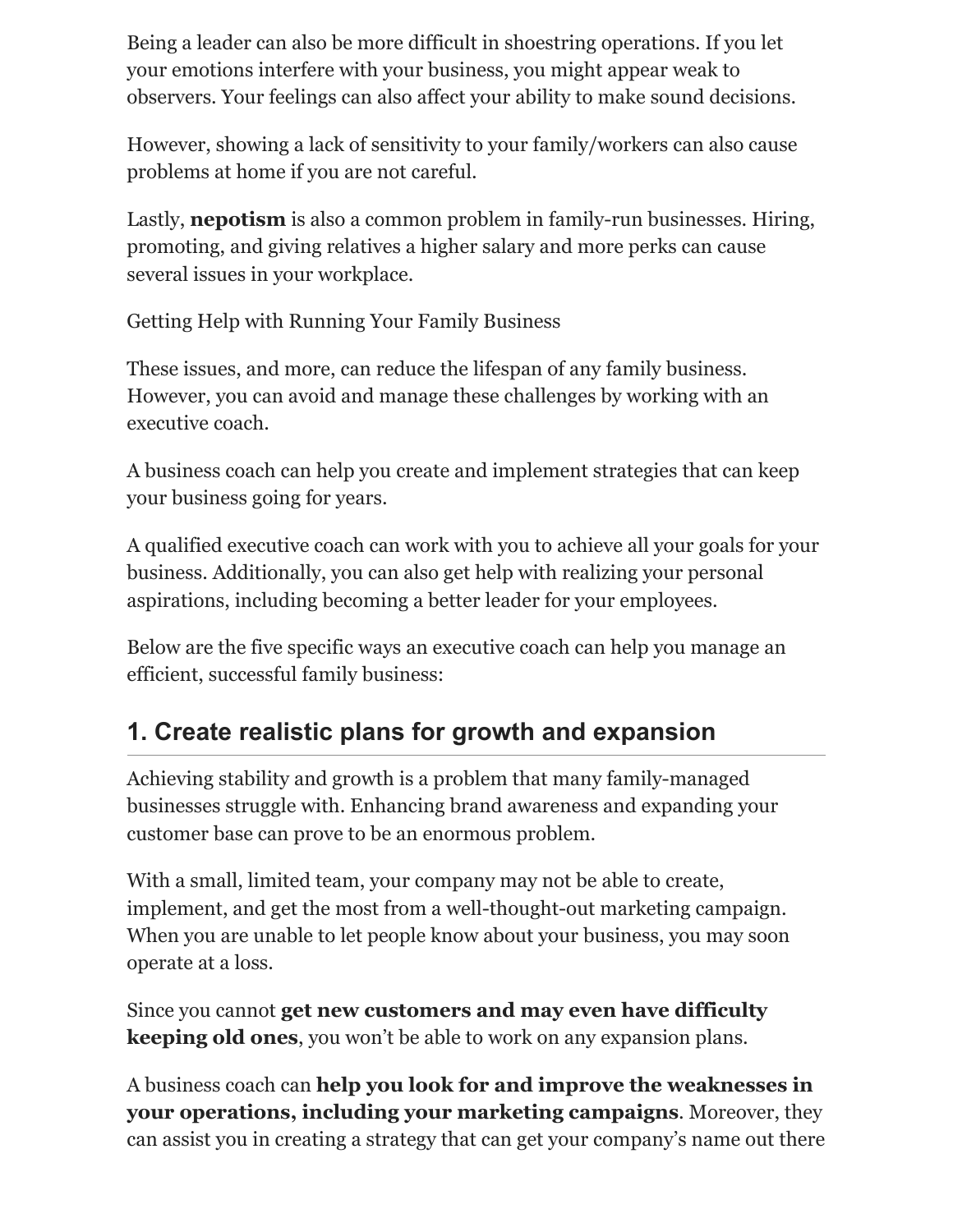and achieve recognition.

All these can help you get you on the right track for your growth and expansion plans.

## **2. Provide a fresh perspective**

If you have been running your family business for years, you will already be accustomed to your current processes and systems so you may not find the issues that may be preventing your venture's success.

These issues can come in the form of using poor or outdated technologies. Although everyone is comfortable using old cash registers and pen and paper for order-taking, newe[r point of sale or POS systems](https://ipadpos.me/why-choose-a-cloud-based-point-of-sale/) can offer more benefits.

You may miss out on these benefits if you and your family stick to what makes everyone comfortable and cannot recognize the importance of using newer technological systems.

And the longer you are unaware of and ignore these issues, the more they can cause bigger problems in the future.

Executive coaches **can share with you a different perspective and sense of objectivity to your situation**. With their input, you can make unbiased, strategic, and smart decisions that will allow you to make changes in your business.

Moreover, you will be able to explore and learn more solutions that can help you run your business better.

## **3. Share impartial advice in times of internal strife**

Feuds inside the workplace do nothing good for a small business. Since family members are involved, there could be lots of emotions involved.

These **internal disputes can affect the productivity and performance of all employees**. They can even spill over into personal lives.

Resolving disputes in the workplace can be hard if your family is involved. You can get help with sorting them out from a business coach.

A business coach will remain neutral in any type of dispute. They can **be the perfect mediator who can help resolve feuds using logical procedures and without allowing emotions to interfere**.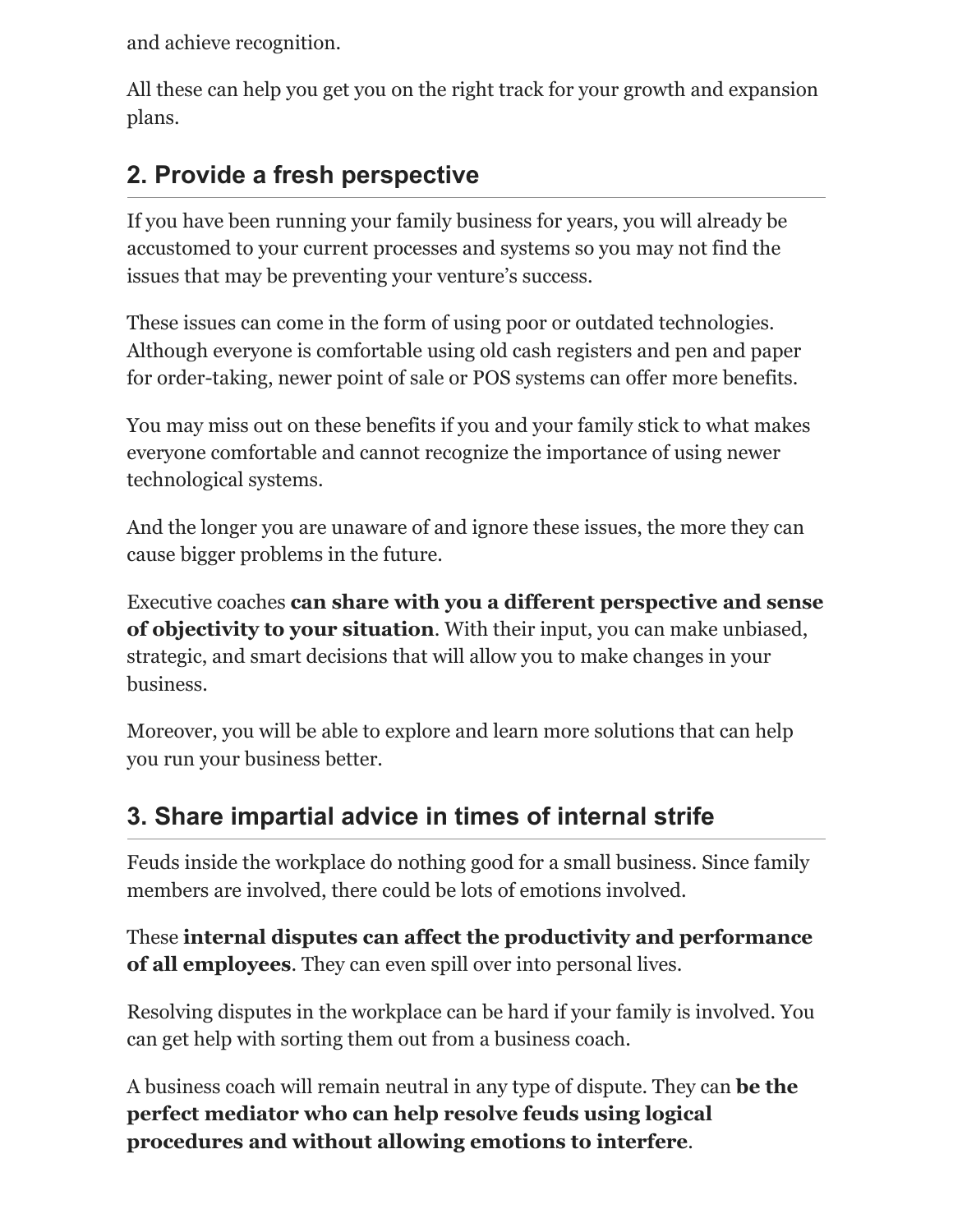As a result, you can come up with rational, unbiased decisions regarding resolving internal disputes.

#### **4. Impart knowledge and expertise**

Regardless of how long you have been managing your business, there are still many things you have to learn.

Engaging in self-study can help you broaden your knowledge and skills. However, you can also learn more from a qualified business coach.

#### Executive coaches **have relevant qualifications and several years of experience in the business world. They can teach you valuable concepts and practices that you can apply to your work.**

During your coaching sessions, your executive coach can share tips and advice on how you can manage your business better. He can help you explore and come up with solutions that can improve different areas of your company operations.

# **5. Mold you into a better leader**

Since you own a family business, employees will look up to you, whether you are a hands-on manager or someone who supervises behind the scenes. If you think you are lacking in some leadership skills or not confident in your abilities, you will benefit from an executive coaching program.

Your business coach can **guide you as you broaden or upgrade your hard and soft skills**. He can recommend the right strategies on how you can achieve these goals, such as signing up for online short courses or joining a mentorship program.

If you are interested in enrolling in formal education, you can also get guidance from your executive coach in choosing what best course to take.

#### When you **develop the right leadership skills, you will encounter fewer difficulties in managing your employees and your business.**

Whether you are having difficulty running your family business or everything is smooth-sailing, you can manage an efficient and successful company when you work with an executive coach.